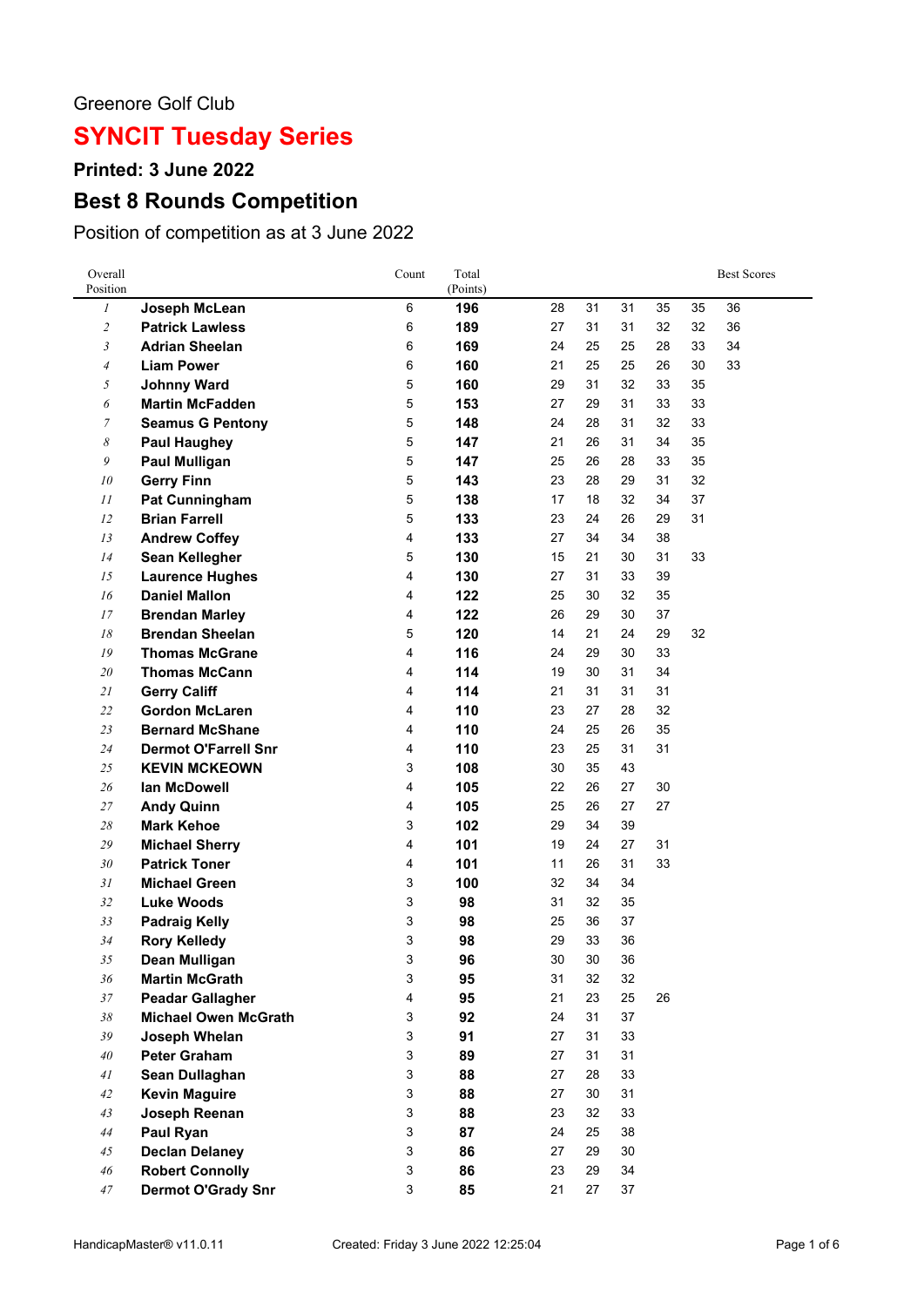SYNCIT Tuesday Series

| Overall<br>Position      |                                              | Count                     | Total<br>(Points) |    |    |    |    | <b>Best Scores</b> |
|--------------------------|----------------------------------------------|---------------------------|-------------------|----|----|----|----|--------------------|
| 48                       | <b>Brendan McNally</b>                       | 3                         | 85                | 26 | 27 | 32 |    |                    |
| $\sqrt{49}$              | <b>Peter Begley</b>                          | 3                         | 84                | 25 | 27 | 32 |    |                    |
| 50                       | <b>John McDonald</b>                         | 4                         | 83                | 16 | 19 | 23 | 25 |                    |
| 51                       | <b>John Campbell</b>                         | 3                         | 82                | 26 | 26 | 30 |    |                    |
| 52                       | <b>Eugene Quinn</b>                          | 3                         | 79                | 23 | 26 | 30 |    |                    |
| 53                       | <b>Dennis McQuillan</b>                      | 3                         | 75                | 21 | 25 | 29 |    |                    |
| 54                       | <b>JJ Reel</b>                               | $\overline{\mathbf{c}}$   | 72                | 35 | 37 |    |    |                    |
| 55                       | Peter Murtagh                                | 3                         | 72                | 15 | 27 | 30 |    |                    |
| 56                       | <b>Richard Brennan</b>                       | 3                         | 72                | 11 | 26 | 35 |    |                    |
| 57                       |                                              | 3                         | 71                | 18 | 24 | 29 |    |                    |
| 58                       | <b>Paddy Keating</b><br><b>Colin Falloon</b> | $\overline{\mathbf{c}}$   | 71                | 32 | 39 |    |    |                    |
| 59                       |                                              | 2                         | 70                | 32 | 38 |    |    |                    |
| 60                       | <b>Sean McGreevy</b>                         | $\overline{\mathbf{c}}$   | 69                | 33 | 36 |    |    |                    |
| 61                       | <b>Frank Murphy C'ford</b>                   | 2                         |                   | 34 | 35 |    |    |                    |
|                          | <b>James McKay</b>                           |                           | 69                |    | 23 | 24 |    |                    |
| 62                       | <b>Paddy Begley</b>                          | 3                         | 69                | 22 |    |    |    |                    |
| 63                       | <b>Michael Mc Gurk</b>                       | 2                         | 69                | 30 | 39 |    |    |                    |
| 64                       | <b>Pete McParland</b>                        | 2                         | 69                | 32 | 37 |    |    |                    |
| 65                       | <b>Donal Murtagh</b>                         | 2                         | 66                | 32 | 34 |    |    |                    |
| 66                       | <b>Oliver Breen</b>                          | $\overline{2}$            | 65                | 29 | 36 |    |    |                    |
| 67                       | <b>Patrick McDonald</b>                      | 3                         | 63                | 18 | 22 | 23 |    |                    |
| 68                       | <b>Colin Wilton</b>                          | $\overline{\mathbf{c}}$   | 63                | 27 | 36 |    |    |                    |
| 69                       | <b>Paddy Mackin</b>                          | $\mathbf 2$               | 62                | 27 | 35 |    |    |                    |
| 70                       | <b>Andrew Byrne</b>                          | $\mathbf 2$               | 62                | 25 | 37 |    |    |                    |
| 71                       | <b>Vincent McKevitt</b>                      | $\overline{\mathbf{c}}$   | 61                | 30 | 31 |    |    |                    |
| 72                       | <b>KIERAN SIMPSON</b>                        | 2                         | 61                | 30 | 31 |    |    |                    |
| 73                       | <b>Tom Rogers</b>                            | 2                         | 61                | 27 | 34 |    |    |                    |
| 74                       | <b>Patrick Winters</b>                       | 2                         | 61                | 29 | 32 |    |    |                    |
| 75                       | <b>Gerry Morgan</b>                          | 2                         | 60                | 30 | 30 |    |    |                    |
| 76                       | <b>Barry Smith</b>                           | 2                         | 59                | 26 | 33 |    |    |                    |
| 77                       | <b>Mark Cronin</b>                           | 2                         | 57                | 24 | 33 |    |    |                    |
| 78                       | <b>Kieran Clarke</b>                         | $\overline{\mathbf{c}}$   | 57                | 25 | 32 |    |    |                    |
| 79                       | <b>Sylvester Matthews</b>                    | $\overline{\mathbf{c}}$   | 57                | 27 | 30 |    |    |                    |
| 80                       | <b>Fearghal T Mallon</b>                     | 2                         | 57                | 28 | 29 |    |    |                    |
| 81                       | Frank O'Hagan                                | 2                         | 56                | 23 | 33 |    |    |                    |
| $\it 82$                 | <b>Frank Walsh</b>                           | 2                         | 56                | 26 | 30 |    |    |                    |
| 83                       | <b>Gerard Cumiskey</b>                       | $\overline{\mathbf{c}}$   | 55                | 22 | 33 |    |    |                    |
| 84                       | Jamie Mulligan                               | $\overline{c}$            | 55                | 21 | 34 |    |    |                    |
| 85                       | <b>Brian Keough</b>                          | $\overline{c}$            | 55                | 27 | 28 |    |    |                    |
| 86                       | <b>Martin Keenan</b>                         | $\overline{c}$            | 55                | 24 | 31 |    |    |                    |
| $\mathcal{87}$           | <b>Enda Rafferty</b>                         | $\overline{c}$            | 55                | 22 | 33 |    |    |                    |
| $\mathcal{S}\mathcal{S}$ | <b>Gerry Farrell</b>                         | $\overline{c}$            | 54                | 24 | 30 |    |    |                    |
| 89                       | <b>Eamonn Lawlor</b>                         | $\overline{c}$            | 54                | 26 | 28 |    |    |                    |
| 90                       | <b>Colm Smartt</b>                           | $\overline{c}$            | 53                | 23 | 30 |    |    |                    |
| 91                       | <b>Andrew McGeough</b>                       | $\overline{a}$            | 53                | 24 | 29 |    |    |                    |
| 92                       | <b>Jerry McCarthy</b>                        | $\ensuremath{\mathsf{3}}$ | 53                | 8  | 21 | 24 |    |                    |
| 93                       | Joseph Keenan                                | 2                         | 52                | 21 | 31 |    |    |                    |
| 94                       | <b>Brendan Mason</b>                         | $\overline{c}$            | 52                | 23 | 29 |    |    |                    |
| 95                       | <b>Des Duffy</b>                             | $\overline{c}$            | 52                | 25 | 27 |    |    |                    |
| 96                       | <b>Laurence Dunne</b>                        | $\mathbf 2$               | 51                | 25 | 26 |    |    |                    |
| 97                       | <b>Gus Brennan</b>                           | $\overline{c}$            | 49                | 23 | 26 |    |    |                    |
| $98\,$                   | <b>Kyle Judge</b>                            | $\overline{c}$            | 48                | 18 | 30 |    |    |                    |
| 99                       | <b>Thomas Murphy</b>                         | $\overline{c}$            | 47                | 21 | 26 |    |    |                    |
| 100                      | <b>James De Mangeat</b>                      | $\overline{a}$            | 43                | 16 | 27 |    |    |                    |
| 101                      | <b>Noel Rooney</b>                           | $\overline{a}$            | 43                | 18 | 25 |    |    |                    |
| 102                      | <b>Gary Bailey</b>                           | 1                         | 43                | 43 |    |    |    |                    |
| 103                      | <b>Ciaran Cassidy</b>                        | 1                         | 40                | 40 |    |    |    |                    |
| 104                      | <b>John Laverty</b>                          | $\mathbf{1}$              | 39                | 39 |    |    |    |                    |
|                          |                                              |                           |                   |    |    |    |    |                    |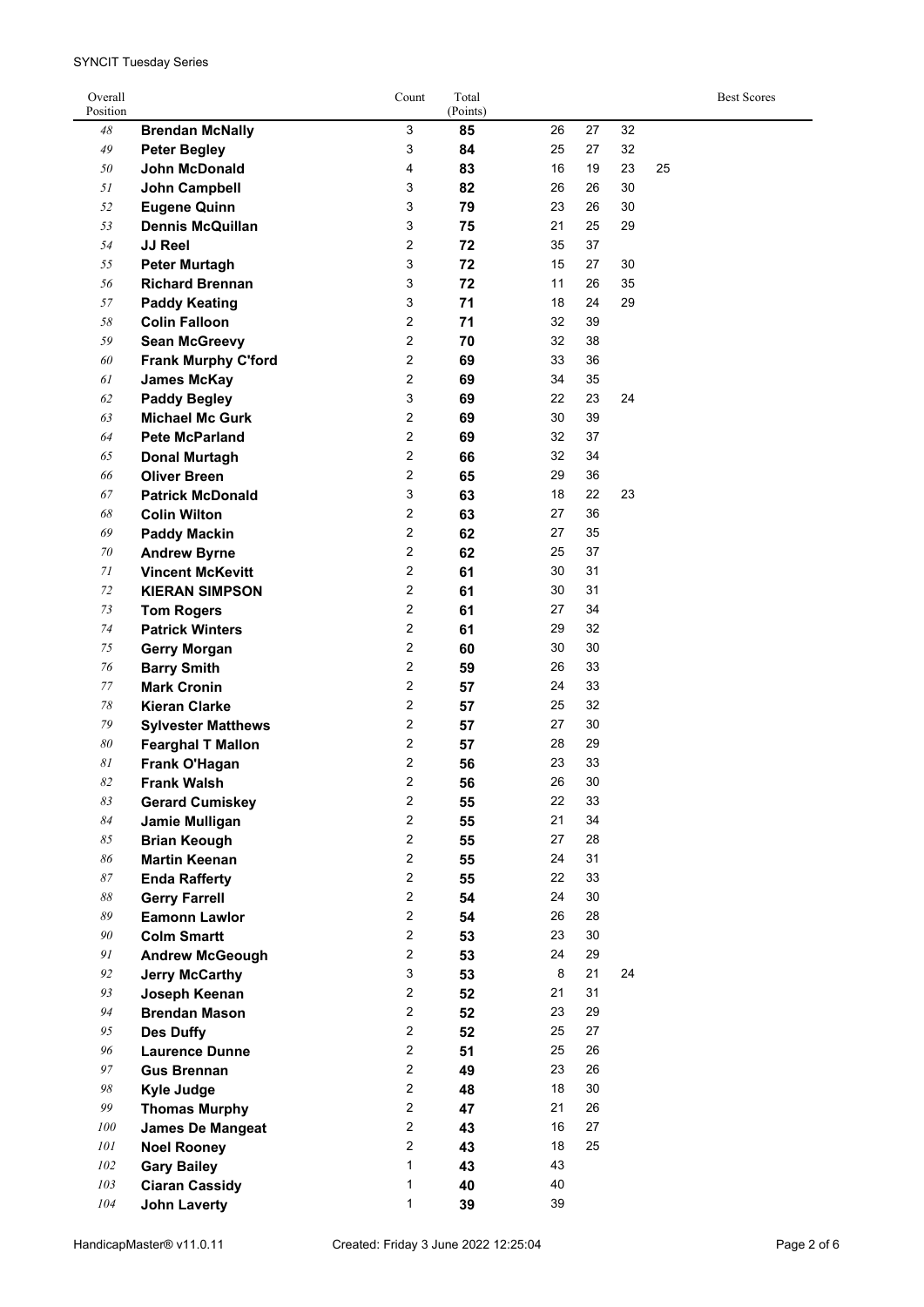| Overall<br>Position |                         | Count        | Total<br>(Points) |    | <b>Best Scores</b> |
|---------------------|-------------------------|--------------|-------------------|----|--------------------|
| 105                 | <b>John McEvoy</b>      | $\mathbf{1}$ | 37                | 37 |                    |
| 106                 | <b>Lee Annett</b>       | 1            | 36                | 36 |                    |
| 107                 | <b>Ciaran Johnston</b>  | 1            | 36                | 36 |                    |
| 108                 | <b>Aidan Mernagh</b>    | 1            | 36                | 36 |                    |
| 109                 | <b>SHANE MC MAHON</b>   | 1            | 36                | 36 |                    |
| 110                 | <b>Billy Hughes</b>     | 1            | 36                | 36 |                    |
| 111                 | <b>MICHAEL MURRAY</b>   | 1            | 36                | 36 |                    |
| 112                 | <b>Paschal Morgan</b>   | 1            | 36                | 36 |                    |
| 113                 | <b>JAMES HORAN</b>      | 1            | 36                | 36 |                    |
| 114                 | <b>Paul McCullagh</b>   | 1            | 36                | 36 |                    |
| 115                 | <b>Jay Lucas</b>        | 1            | 35                | 35 |                    |
| 116                 | <b>TERRY DONNAN</b>     | 1            | 35                | 35 |                    |
| 117                 | <b>MICHAEL PURDY</b>    | 1            | 35                | 35 |                    |
| $\it 118$           | <b>PEARSE MAGENNIS</b>  | 1            | 35                | 35 |                    |
| 119                 | <b>Hugh D Murphy</b>    | 1            | 35                | 35 |                    |
| 120                 | <b>Philip Clarke</b>    | 1            | 35                | 35 |                    |
| 121                 | <b>Raymond Kelly</b>    | 1            | 35                | 35 |                    |
| 122                 | <b>Eugene McCullagh</b> | 1            | 35                | 35 |                    |
| 123                 | <b>Leo Shannon</b>      | 1            | 35                | 35 |                    |
| 124                 | <b>EUGENE O'DOHERTY</b> | 1            | 35                | 35 |                    |
| 125                 | <b>Michael Thyssen</b>  | 1            | 35                | 35 |                    |
| 126                 | <b>Thomas Clarke</b>    | 1            | 34                | 34 |                    |
|                     |                         |              |                   | 34 |                    |
| 127                 | <b>THOMAS HUGHES</b>    | 1            | 34                |    |                    |
| 128                 | <b>Adam Kerr</b>        | 1            | 34                | 34 |                    |
| 129                 | <b>GARY MC MAHON</b>    | 1            | 34                | 34 |                    |
| 130                 | <b>WILLIAM CAFFREY</b>  | 1            | 34                | 34 |                    |
| 131                 | <b>John C Phillips</b>  | 1            | 34                | 34 |                    |
| 132                 | P.J. Carroll            | 1            | 34                | 34 |                    |
| 133                 | <b>Declan Hilliard</b>  | 1            | 34                | 34 |                    |
| 134                 | <b>Donal Cunningham</b> | 1            | 34                | 34 |                    |
| 135                 | <b>Shane McVerry</b>    | 1            | 34                | 34 |                    |
| 136                 | <b>Patrick Duggan</b>   | 1            | 33                | 33 |                    |
| 137                 | <b>MICHAEL LENIHAN</b>  | 1            | 33                | 33 |                    |
| 138                 | Daragh Kelly            | 1            | 33                | 33 |                    |
| 139                 | <b>Aaron Buchanan</b>   | 1            | 33                | 33 |                    |
| 140                 | <b>Richard Newell</b>   | 1            | 33                | 33 |                    |
| 141                 | <b>Karl White</b>       | 1            | 33                | 33 |                    |
| 142                 | <b>Jonathan Mallon</b>  | 1            | 33                | 33 |                    |
| 143                 | <b>Rodney McCann</b>    | 1            | 33                | 33 |                    |
| 144                 | <b>Stefan Greenberg</b> | $\mathbf{1}$ | 33                | 33 |                    |
| 144                 | <b>Donal Phillips</b>   | $\mathbf{1}$ | 33                | 33 |                    |
| 146                 | <b>Canice McGivern</b>  | 1            | 33                | 33 |                    |
| 147                 | <b>Kamel Smaina</b>     | $\mathbf{1}$ | 33                | 33 |                    |
| $148\,$             | <b>Shane Mulholland</b> | 1            | 33                | 33 |                    |
| 149                 | <b>Karl Duke</b>        | 1            | 33                | 33 |                    |
| 150                 | <b>Michael Murphy</b>   | 1            | 33                | 33 |                    |
| 151                 | <b>Shane Hollywood</b>  | 1            | 33                | 33 |                    |
| 152                 | <b>Paul Downey</b>      | $\mathbf{1}$ | 32                | 32 |                    |
| 153                 | <b>Michael Meagher</b>  | $\mathbf{1}$ | 32                | 32 |                    |
| 154                 | <b>Michael Lavery</b>   | $\mathbf{1}$ | 32                | 32 |                    |
| 155                 | <b>Frank Mullen</b>     | 1            | 32                | 32 |                    |
| 156                 | <b>Colin Finan</b>      | $\mathbf{1}$ | 32                | 32 |                    |
| 157                 | <b>PAUL MOORE</b>       | 1            | 32                | 32 |                    |
| 158                 | <b>Vincent Smith</b>    | 1            | 32                | 32 |                    |
| 159                 | <b>Mark Williams</b>    | 1            | 32                | 32 |                    |
| $160\,$             | <b>JOHNNY Quinn</b>     | 1            | 32                | 32 |                    |
| 161                 | <b>Sam McCallister</b>  | 1            | 32                | 32 |                    |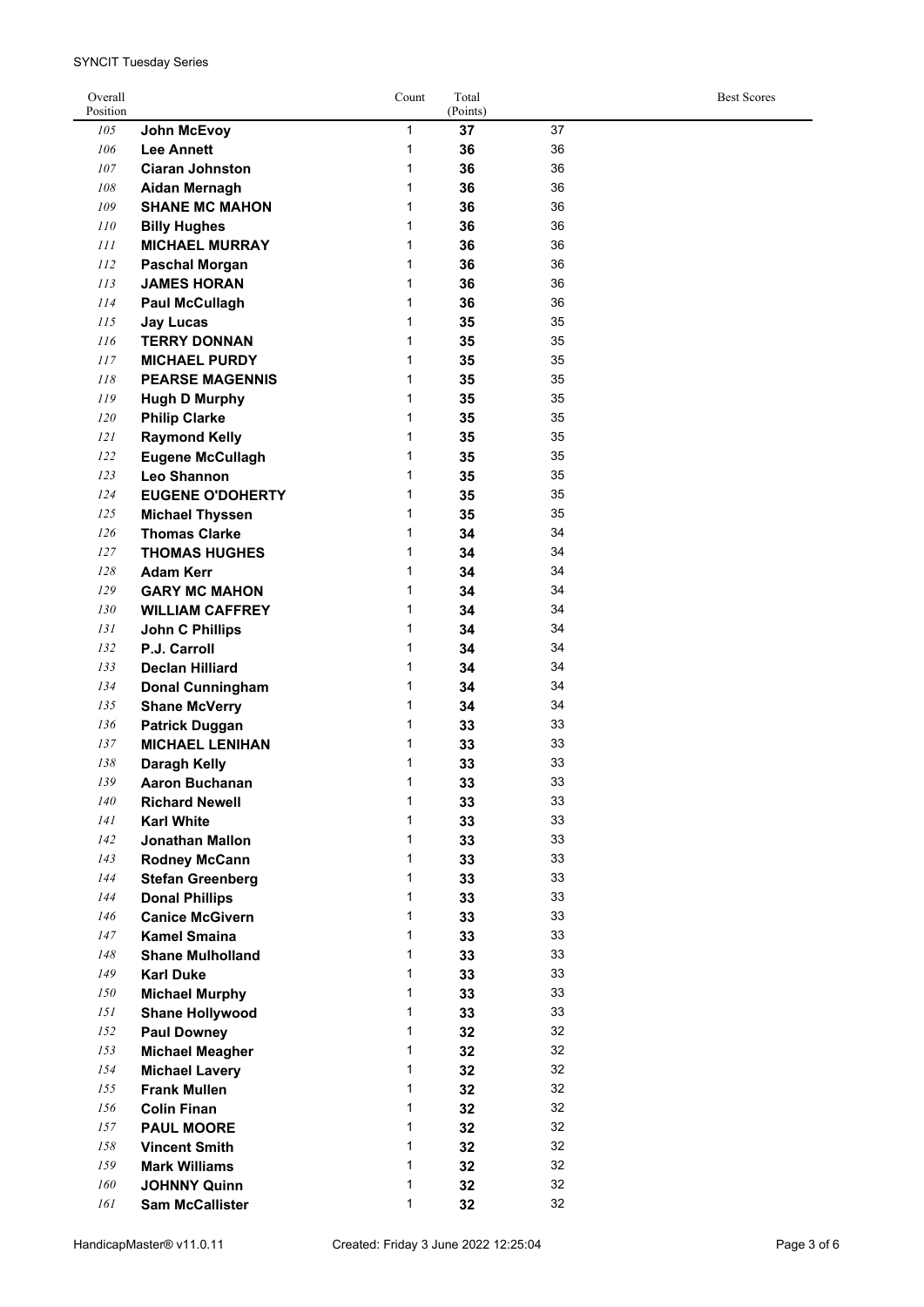| Overall<br>Position |                            | Count | Total<br>(Points) |    | <b>Best Scores</b> |
|---------------------|----------------------------|-------|-------------------|----|--------------------|
| 162                 | <b>Mark McManus</b>        | 1     | 32                | 32 |                    |
| 163                 | <b>Thomas Butterly</b>     | 1     | 32                | 32 |                    |
| 164                 | <b>Kevin Marks</b>         | 1     | 32                | 32 |                    |
| 165                 | <b>DONAL DELANEY</b>       | 1     | 32                | 32 |                    |
| 166                 | <b>Rory McParland</b>      | 1     | 31                | 31 |                    |
| 167                 | <b>Kevin McNally</b>       | 1     | 31                | 31 |                    |
| 168                 | Sean O Connor              | 1     | 31                | 31 |                    |
| 169                 | P McCluskey                | 1     | 31                | 31 |                    |
| 170                 | <b>Gerry Nixon</b>         | 1     | 31                | 31 |                    |
| 171                 | <b>Daniel Magee</b>        | 1     | 31                | 31 |                    |
| 172                 | <b>Stephen Leathem</b>     | 1     | 31                | 31 |                    |
| 173                 | <b>Gerard McGennity</b>    | 1     | 31                | 31 |                    |
| 174                 | <b>David Mulholland</b>    | 1     | 31                | 31 |                    |
| 175                 | <b>Andrew Rafferty</b>     | 1     | 31                | 31 |                    |
| 176                 | <b>Gareth Martin</b>       | 1     | 30                | 30 |                    |
| 177                 | <b>Christy Carr</b>        | 1     | 30                | 30 |                    |
| 178                 | <b>Ronan Maguire</b>       | 1     | 30                | 30 |                    |
| 179                 | <b>Martin McAvoy</b>       | 1     | 30                | 30 |                    |
| 180                 | <b>Michael Hall</b>        | 1     | 30                | 30 |                    |
| 181                 | <b>Denis McCarthy</b>      | 1     | 30                | 30 |                    |
| 182                 | <b>Paul Higgins</b>        | 1     | 30                | 30 |                    |
| 183                 | <b>PETER BRENNAN</b>       | 1     | 30                | 30 |                    |
| 184                 | <b>Gerard Gartlan</b>      | 1     | 30                | 30 |                    |
| 185                 | <b>Gavin McErlean</b>      | 1     | 30                | 30 |                    |
| 186                 | <b>Sean Duffy</b>          | 1     | 30                | 30 |                    |
| 187                 | <b>Fearghal Malone</b>     | 1     | 30                | 30 |                    |
| 188                 | <b>Sean Byrne</b>          | 1     | 30                | 30 |                    |
| 189                 | <b>Paul Gibney</b>         | 1     | 30                | 30 |                    |
| 190                 | <b>Steven Poacher</b>      | 1     | 29                | 29 |                    |
| 191                 | <b>Ethan Bradley</b>       | 1     | 29                | 29 |                    |
| 192                 | <b>Peter Tuite</b>         | 1     | 29                | 29 |                    |
| 193                 | <b>Gervase Strain</b>      | 1     | 29                | 29 |                    |
| 194                 | <b>Ryan O'Doherty</b>      | 1     | 29                | 29 |                    |
| 195                 | <b>Paul Lavery</b>         | 1     | 29                | 29 |                    |
| 196                 | <b>Neill Scott</b>         | 1     | 29                | 29 |                    |
| 197                 | <b>Joe Daly</b>            | 1     | 29                | 29 |                    |
| 198                 | <b>Noel McParland</b>      | 1     | 29                | 29 |                    |
| 199                 | <b>Danny Murtagh</b>       | 1     | 29                | 29 |                    |
| 200                 | Paul McFadden              | 1     | 29                | 29 |                    |
| 201                 | <b>Shane Finnegan</b>      | 1     | 29                | 29 |                    |
| 202                 | <b>George O'Farrell</b>    | 1     | 29                | 29 |                    |
| 202                 | <b>Dermot O'Farrell Jr</b> | 1     | 29                | 29 |                    |
| 204                 | <b>MATT RICE</b>           | 1     | 29                | 29 |                    |
| 205                 | <b>David Jones</b>         | 1     | 29                | 29 |                    |
| 206                 | <b>Paul Kelly</b>          | 1     | 29                | 29 |                    |
| 207                 | Jim Renaghan               | 1     | 29                | 29 |                    |
| 208                 | <b>Michael Mallie</b>      | 1     | 29                | 29 |                    |
| 209                 | Paul G Smyth               | 1     | 29                | 29 |                    |
| 210                 | <b>Niall Mulvaney</b>      | 1     | 28                | 28 |                    |
| 211                 | <b>DAVID WYLIE</b>         | 1     | 28                | 28 |                    |
| 212                 | <b>Darren Myles</b>        | 1     | 28                | 28 |                    |
| 213                 | <b>JAMES MAGUIRE</b>       | 1     | 28                | 28 |                    |
| 214                 | <b>Nicholas Rafferty</b>   | 1     | 28                | 28 |                    |
| 215                 | <b>Keith Cohalan</b>       | 1     | 28                | 28 |                    |
| 216                 | <b>Rory Leonard</b>        | 1     | 27                | 27 |                    |
| 217                 | <b>Peter Quinn</b>         | 1     | 27                | 27 |                    |
| 218                 | John McGahon               | 1     | 27                | 27 |                    |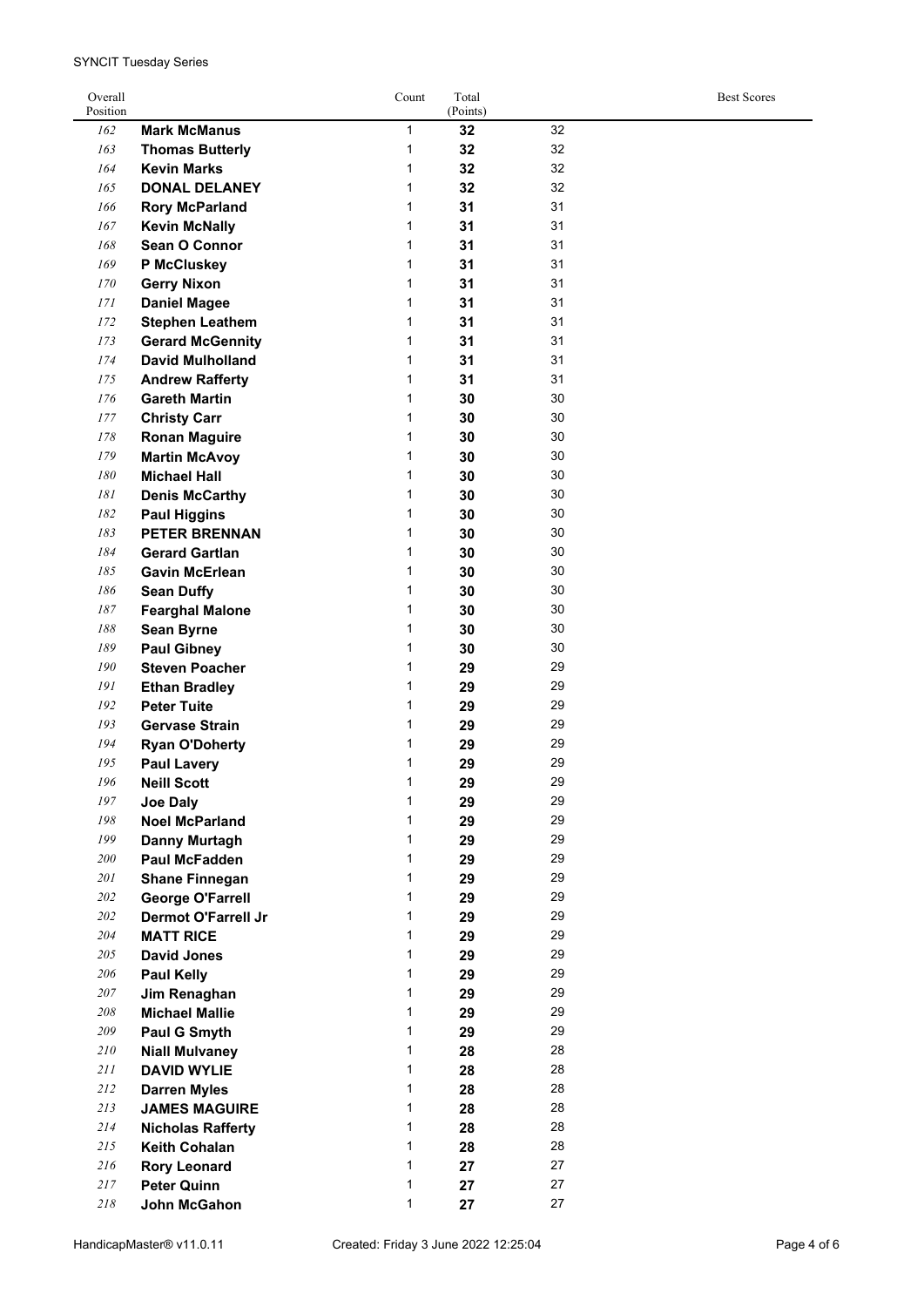| Overall<br>Position |                                            | Count | Total<br>(Points) |    | <b>Best Scores</b> |
|---------------------|--------------------------------------------|-------|-------------------|----|--------------------|
| 219                 | <b>David Dunne</b>                         | 1     | 27                | 27 |                    |
| 220                 | <b>Shane Farrell</b>                       | 1     | 27                | 27 |                    |
| 221                 | <b>Paul Doyle</b>                          | 1     | 27                | 27 |                    |
| 222                 | <b>Stephen Eyres</b>                       | 1     | 27                | 27 |                    |
| 222                 | <b>Stephen Young</b>                       | 1     | 27                | 27 |                    |
| 224                 | <b>LIAM MORGAN</b>                         | 1     | 27                | 27 |                    |
| 225                 | <b>BRIAN KENNY</b>                         | 1     | 27                | 27 |                    |
| 226                 | <b>Kevin Black</b>                         | 1     | 27                | 27 |                    |
| 227                 |                                            | 1     | 27                | 27 |                    |
| 228                 | <b>Tony Trimby</b><br><b>DAVID MAGEE</b>   | 1     |                   | 27 |                    |
| 229                 |                                            | 1     | 27                | 27 |                    |
|                     | <b>WILLIAM GALLAGHER</b>                   |       | 27                |    |                    |
| 230                 | <b>Tony Whelan</b>                         | 1     | 27                | 27 |                    |
| 231                 | <b>Jason Hazzard</b>                       | 1     | 26                | 26 |                    |
| 232                 | <b>Emmett Fearon</b>                       | 1     | 26                | 26 |                    |
| 233                 | <b>Mark Clarke</b>                         | 1     | 26                | 26 |                    |
| 233                 | <b>Declan McDonald</b>                     | 1     | 26                | 26 |                    |
| 235                 | <b>PATRICK HALE</b>                        | 1     | 26                | 26 |                    |
| 236                 | <b>Christopher McEvoy</b>                  | 1     | 26                | 26 |                    |
| 237                 | <b>Eugene Woods</b>                        | 1     | 26                | 26 |                    |
| 238                 | <b>AIDEN CARRAGHER</b>                     | 1     | 26                | 26 |                    |
| 239                 | <b>SEAMUS MEEHAN</b>                       | 1     | 26                | 26 |                    |
| 240                 | <b>Kieran Boyd</b>                         | 1     | 26                | 26 |                    |
| 240                 | <b>John McKevitt</b>                       | 1     | 26                | 26 |                    |
| 242                 | <b>GERARD FEGAN</b>                        | 1     | 26                | 26 |                    |
| 243                 | <b>Daniel St Ledger</b>                    | 1     | 26                | 26 |                    |
| 244                 | <b>Stephen O'Sullivan</b>                  | 1     | 26                | 26 |                    |
| 245                 | <b>G Lynd</b>                              | 1     | 26                | 26 |                    |
| 246                 | <b>Anthony Carey</b>                       | 1     | 26                | 26 |                    |
| 247                 | David Haggan                               | 1     | 26                | 26 |                    |
| 248                 | <b>VINCENT MCCAUL</b>                      | 1     | 26                | 26 |                    |
| 249                 | <b>LIAM HUGHES</b>                         | 1     | 26                | 26 |                    |
| 250                 | <b>HUGO HUGHES</b>                         | 1     | 25                | 25 |                    |
| 251                 | <b>Philip Cassidy</b>                      | 1     | 25                | 25 |                    |
| 252                 | <b>ROBERT DOYLE</b>                        | 1     | 25                | 25 |                    |
| 253                 | <b>Tony McCusker</b>                       | 1     | 25                | 25 |                    |
| 254                 | <b>H</b> Bonner                            | 1     | 25                | 25 |                    |
| 254                 | <b>Declan Brady</b>                        | 1     | 25                | 25 |                    |
| 256                 | <b>Raymond McCann</b>                      | 1     | 25                | 25 |                    |
| 257                 | <b>Frank Gaynor</b>                        | 1     | 25                | 25 |                    |
| 258                 | <b>Val O'Farrell</b>                       | 1     | 24                | 24 |                    |
| 259                 | <b>Charlie Houston</b>                     | 1     | 24                | 24 |                    |
| 260                 |                                            | 1     | 24                | 24 |                    |
| 261                 | <b>Matt McMahon</b><br><b>Stephen Hoey</b> | 1     | 24                | 24 |                    |
|                     |                                            | 1     |                   | 24 |                    |
| 262                 | <b>Colin Roche</b>                         |       | 24                | 24 |                    |
| 263                 | <b>Niall Cunnane</b>                       | 1     | 24                |    |                    |
| 264                 | John Kennedy                               | 1     | 24                | 24 |                    |
| 265                 | <b>Sean Farrell</b>                        | 1     | 24                | 24 |                    |
| 266                 | <b>John Tucker</b>                         | 1     | 24                | 24 |                    |
| 267                 | <b>Benny Tierney</b>                       | 1     | 24                | 24 |                    |
| 268                 | <b>LOUIS O'TOOLE</b>                       | 1     | 24                | 24 |                    |
| 269                 | <b>Jason McCourt</b>                       | 1     | 23                | 23 |                    |
| 270                 | <b>Diarmuid MacArtain</b>                  | 1     | 23                | 23 |                    |
| 271                 | <b>JIM. C HEHIR</b>                        | 1     | 23                | 23 |                    |
| 272                 | <b>PAT MCBRIDE</b>                         | 1     | 23                | 23 |                    |
| 273                 | <b>Stephen McVeigh</b>                     | 1     | 23                | 23 |                    |
| 274                 | <b>PaPa Patrick Fearon</b>                 | 1     | 23                | 23 |                    |
| 275                 | <b>Alan Compton</b>                        | 1     | 23                | 23 |                    |